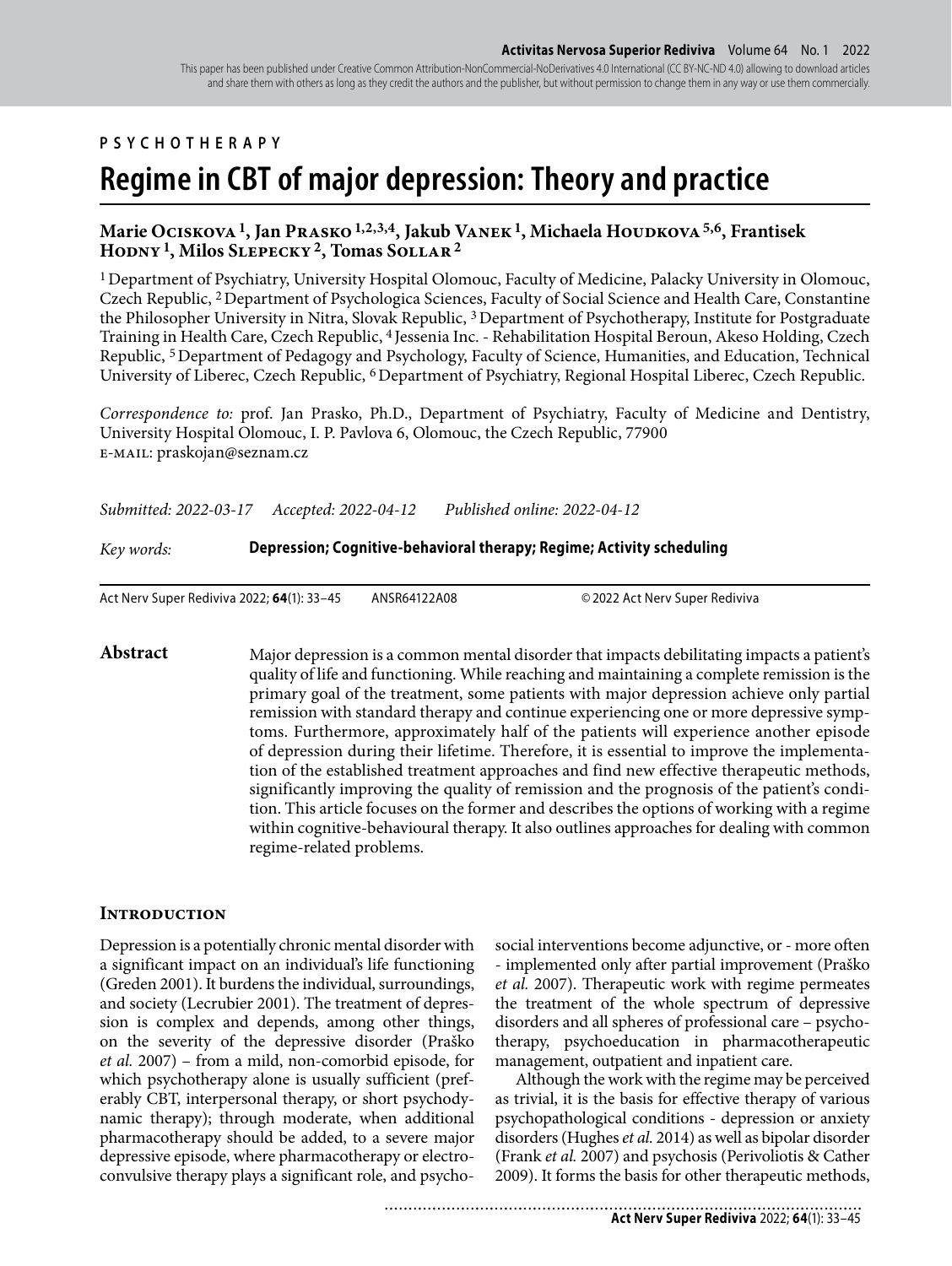such as schema work. The reason is that the regime one chooses and adheres to increases one's self-confidence, sense of control over one's life, and hope that things will eventually get better. Maintaining a particular regime reflects one's core beliefs that may be adaptive ("I am a worthy person, so I take care of myself, although I don´t feel well.") or maladaptive ("Why should I try? I will fail anyway. I´ve always been a failure.") in their nature. The work with the regime is systematically intertwined with cognitive approaches and remains a potential therapeutic topic throughout the therapy and after its termination in relapse prevention and management. The following case description illustrates the significance of the regime.

Veronika is a young woman suffering from recurrent depression with a seasonal pattern. She has been suffering from winter depression for three years in a row. She always felt well in the summer, but the depressive symptoms returned in the late autumn. When the depressive episode developed for the third time, she decided to seek professional care. She sought a cognitive-behavioural (CBT) therapist, received an antidepressant from a psychiatrist and, on recommendation, bought a lightbox and started bright light therapy. Despite minor fluctuations, her condition gradually improved as she adhered to the combined treatment. After several weeks, she achieved a fragile remission. She felt quite well but still experienced short depressive slumps after minor failures or frustrations.

Among other things, she was told by a doctor and a psychotherapist about the need to adhere to a stable regime, especially to get up regularly, even on weekends (with one hour margin), so that she would not shift her circadian rhythms. She was told that maintaining regular rhythms decreases stress because the body is prepared for activities. She understood the regime measures' importance and mostly adhered to them. In particular, she tried to maintain a regular sleep pattern and a diet. It was harder for her to exercise and find a steady rhythm on weekdays, but she gradually felt better.

Within a month of treatment, her condition had significantly improved. Until it was Saturday… As always, Veronika's alarm clock rang at 6:00. She was supposed to get up and turn on the phototherapy lamp. However, Veronika thought: "Oh, I'm fine now, I don't want to get up ... It's a weekend ... Who gets up so early on Saturday? I will sleep some more. I won't be a slave to something as mundane as the regime! I've worked hard enough. Normal people sleep when they want to."

When Veronika woke up three hours later, she felt something was wrong. She felt tired, without energy, in a worse mood, and craving carbohydrates. It scared her and confused her. It was as if she were at the beginning of her treatment again. All her previous effort felt useless. The treatment seemed not to work... She mailed her therapist, who wrote her back that she understood her concerns and that it was likely that she had reset her circadian rhythms. She suggested that Veronika restore the regime to which the body was used - to get up around six o'clock, go to bed at ten o'clock in the evening, and turn on the lamp in the morning. When they see each other in a regular session, they will explore the setback in more detail. Veronika tried not to fall asleep, though she was exhausted when she disrupted the regime. She managed to do so, and within a few days, her condition improved again. However, she felt a little disappointed that she would have to be stick to a regime like that.

During the next therapeutic session, the therapist and Veronika talked about what had happened. The first goal was to explore what was going through her mind. The moment she woke up and was about to switch on the light, and then three hours after her sleep when her mood worsened after waking up. At first, they focused on the first situation when she did not stick with the regime. She did not like the regime. She wanted to be spontaneous and creative from childhood, like her mother, who was a little chaotic and emotionally unstable – sometimes overly nice, sometimes snappy and reproachful. During her school years, Veronika´s father was kind and kept some order in the family. However, Veronika´s mother thought that he was boring and eventually left him to a man who was as spontaneous as she was. Veronika liked both of her parents and felt sad when they divorced. The family became even more chaotic, but Veronika thought it was normal. However, she missed her father, who was interested in her, praised her and encouraged her to persist when some difficulties arose. Mom was bright, original, but unstable in her rearing style and her own life - sometimes overjoyed, sometimes anxious about every day.

The therapist began investigating with Veronika how it worked for her. They discussed its ups and downs. It was nice for Veronika to have had many interests all her life. She was just as enthusiastic about relationships, especially in the beginning. Others were excited about her sometimes, too, because she was fun. However, when she was not in the mood, she also disappointed them, and when she was told that she was not very reliable, she felt hurt. She did well at school, but preparations for exams were complicated because she could not motivate herself on a long-term regularity. She excelled at the university because she was interested in the field. It only irritated her that professors preferred hardworking and systematic, albeit uncreative, students. She envied the students a little, and when she managed to work systematically and regularly, she was proud of it. Veronika graduated and got employed. She has gained much freedom, and sometimes she works enthusiastically. Sometimes it has been harder for her to work in a group, and she has preferred to do it herself.

**T:**"You think about it very well, Veronika. You seem to understand a lot. Can I try to summarise how I understood it? It may be a bit simplistic or inaccurate, so adjust it if you´d like to. It seems that you behave similarly to your mother in some ways. It is essential for you to be free, creative, and not be bound by rules. This often works, and then you charm others. As I know from the past, you are also willing to help others, and you like to do it. You need to get praised too, or you're upset, and then you get angry. You also perceive the order that others want of you as a lack of freedom, and then you rebel. At the same time, you want others to accept it when you are unsystematic and rebellious. Moreover, it appeared on Saturday when you did not keep the regime. Because you didn´t want to get up so early, you fell asleep again and felt discomfort. It scared you, so you started to stick to the regime again, which helped you, but it still annoys you a bit. I think I understand both of your needs – freedom and feeling well. I just don't know how you would like to meet both yet."

**V:** "I will probably have to accept some regularity in my life. I just can't imagine how it could work yet. I've told myself many times to do it; I decided to stick with it, I tried hard, but then I didn´t do it.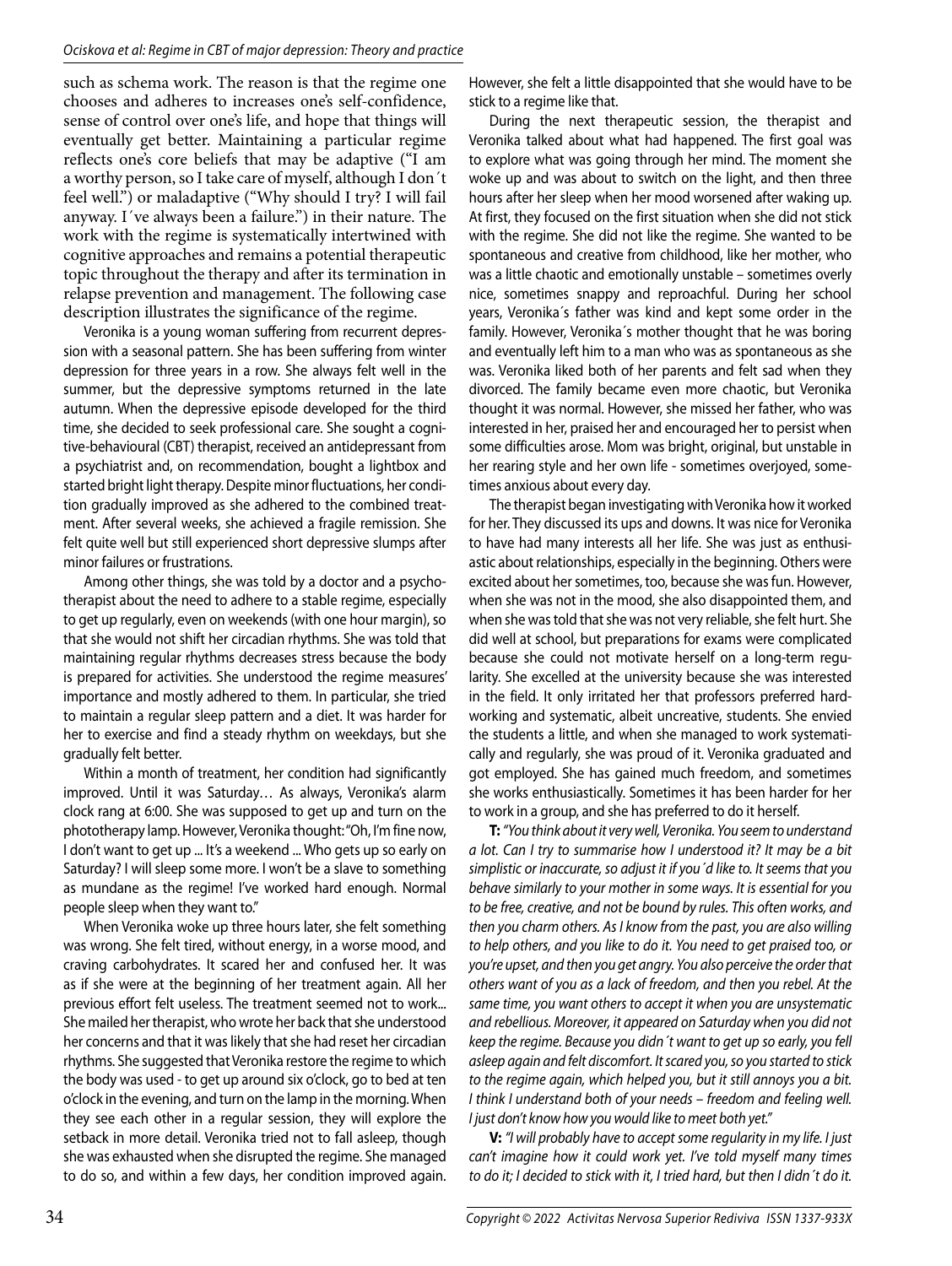I then get mad at myself because I feel miserable. I also think that I´m incompetent. I'm tired and getting depressed again. It would be much easier if I could just take my medicine and sort it out that way."

**T:** "It seems that you sometimes accept that you need some regularity in your life, such as the regime, but as you say, you try hard, feel pressured and stop doing it. It seems like a pattern - I try too hard - I get exhausted - I get overwhelmed - I resign – and then blame myself and think it´s meaningless because I feel miserable. Is it something like that?"

**V:** "It is probably a bit more complicated. Depression sometimes comes right from exhaustion. Then I don't want to do anything, and I think others are exhausting me with their demands… At the same time, maybe I am the one who exhausts myself with excessive effort. And then I want others to stop pressuring me, which they sometimes do, but sometimes they get angry," she contemplates. Then she adds helplessly, "I don't know what to do with it. If I knew, I would do it. What can I do about it, doctor?"

**T:** "We can think about it; first, you are thoughtful, I also believe that you already understand the problem very well, and that seems like a solid basis to us."

**V:** "Yeah, but what should I do?"

**T:** "Maybe we can try to describe it on paper first if you´d like. This is called problem formulation. We can start writing down what has been essential to this problem since childhood, which experiences, which schemas and rules, then how it has consolidated at school, among peers, and what triggers it today. Once you're happy with the mapping, we can start thinking about ways to change it. We probably won't be able to do that in one session, but when we consider the pros and cons of every possibility of changing it, we have a chance to find fitting solutions. For today, however, we could do something short-term and practical to find out if you want to keep the regime and in what way, what are the advantages and disadvantages, and if you decide not to keep it now, what are the advantages and disadvantages for you. I would like you to choose freely for yourself. Otherwise, you may sooner or later discontinue, as you experienced during the weekend."

Veronika decided to follow the basic regime after using the four-square method (advantages and disadvantages of having or not having a stable regime). The therapist suggested not planning a regime that was too strict and instead of making it as pleasant and varied as possible so that there was a chance to follow and enjoy it.

Veronika decided to follow the regime and regularly took antidepressants that helped her stabilise her condition. During the treatment, Veronika took the medication as prescribed; she evaluated thoughts that evoked feelings of helplessness and hopelessness or sadness and anxiety; she planned her daily activities and made functional changes in her environment to reduce the likelihood of future depressive episodes gradually. After stabilising and working on her schemas, she could relax her daily regime without triggering depressive slumps.

## **Regime in the treatment of depression**

Regime procedures (e.g., activity scheduling) can be defined as techniques and procedures that establish and maintain a regular daily rhythm. Such rhythm offers a room for sufficiently long and refreshing sleep, quality

diet, reasonably demanding activities, and pleasant activities, including sports, relaxation, and social gatherings. These components of daily functioning are typically impaired in depression and maintain psychopathology if not addressed in treatment (Lopresti *et al.* 2013). Establishing a healthy regime grows in severe depression, where this part of treatment typically comes first (together with pharmacotherapy, bright light treatment, or other biological treatment). Through improving the regime, the patient experiences:

- (a) An increase in the feeling of control over one's life, which is accompanied by a renewed sense of hope (i.e., a decrease in helplessness and hopelessness through behavioural experiments that facilitate the subsequent acquisition of cognitive restructuring);
- (b) A relief from commonly occurring ruminations and feelings of being accepted by a supportive social environment (which can also help with cognitive work - close people can provide cognitive restructuring in a way);
- (c) Alternatively, improving the mood through serotonin and dopamine release, e.g. during physical activities;
- (d) Adjusting eating habits improves depression through biological ways, such as intaking food with tryptophan, a serotonin precursor (Rao *et al.* 2008);
- (e) Similarly, adequate hydration enhances mood, and
- (f) Regular sleep time is also essential, especially stable getting up time that regulates disturbed circadian rhythms (Tsuno *et al.* 2005).

Another example shows the importance of the regime for patients with major depression.

Alena was a married middle-aged woman who had experienced several depressive episodes with increasing severity during her life. After discovering her husband's affair and meeting his mistress, whom she perceived as more beautiful and successful than herself, Alena started having thoughts of being inferior and felt miserable and soon became depressed. During the day, she usually lay in her bed. She had to make a great effort to get to a job where her performance was declining because she poorly concentrated, got soon tired, and was entangled in worrisome thoughts of the marriage. She evaluated the decline in her performance as further evidence of her inferiority. This led her to "nothing is worth it" thoughts, driving her back to the bed. She did not sleep at night and worried about their future, which she thought was bleak. Alena also stopped seeing her friends because she did not want to talk about what had happened and did not want them to know because she felt ashamed. She resigned from the activities she had enjoyed before - she was no longer running or going to yoga classes. In addition, she stopped taking care of herself because she could not find the energy or why. This further reinforced her belief in her inferiority. Her husband and children criticised her for stopping cleaning, shopping, and cooking, for spending most of her time in bed. The husband felt guilty for believing that his affair had caused his wife's condition, but at the same time, he thought she was "doing it on purpose" to "emotionally blackmail him," so he was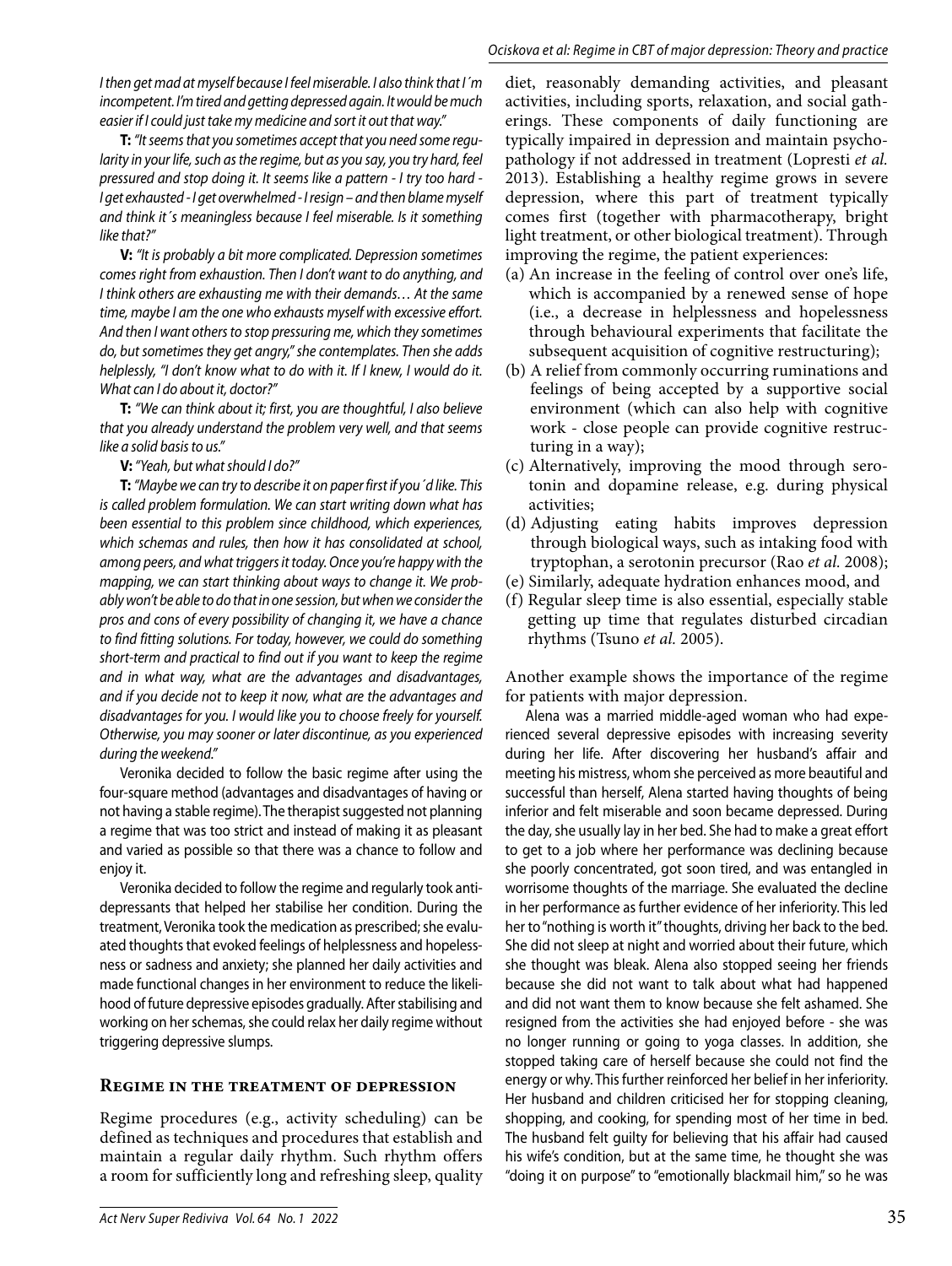angry at her. He was trying not to feel guilty, and it was easier for him to be upset with his wife.

In this example, we see changes in the behaviour and thinking of a patient who developed a depressive episode after an escalated marital crisis.

Alena changed her normal daily functioning in the following ways:

- She stopped sleeping regularly.
- She stopped eating regularly.
- She reduced her general activity and lay in bed for many hours during the day.
- Her days lost their regularity and rhythm.
- She avoided activities that she perceived as unnecessary (work activities, housekeeping, hygiene).
- She stopped performing sports, relaxation activities, and other previously pleasurable activities.
- She reduced social contacts and isolated herself.

#### **Parts of the regime and methods for their establishment and maintenance**

The following text focuses on the essential components of the regime and outlines therapeutic techniques that can influence them.

## *Sleep*

Sleep disturbances present one of the core symptoms of depression (Riemann *et al.* 2001). Patients with depression typically awake early and experience terminal insomnia. However, some individuals may experience intermittent sleep or difficulty falling asleep, especially patients with comorbid anxiety (Riemann *et al.* 2001). Sleep in patients with depression shows a decreased duration of deep sleep and REM sleep disinhibition, which generally leads to a decrease in the sleep duration before the first REM episode. This is due to a lack of slowwave sleep, with the first REM elongation of the first REM episode and generally increased intensity of REM sleep (Riemann *et al.* 2001; Nutt 2008). In patients with major depression, REM sleep lasts a shorter time but is more intense than in non-depressed individuals. At the same time, the sleep is not sufficiently refreshing because of the shorter NREM sleep in which stages III and IV may almost disappear. Thus, the patients experience many vivid dreams. Their brains work hard during sleep, but their cells show a decreased anabolic activity. The patients then feel exhausted the next day.

Another potential issue is hypersomnia, excessive sleepiness, or time spent sleeping. This sleep is insufficient for anabolic processes because REM sleep occurs more often, and the individual gets even more tired. Hypersomnia is more common in bipolar depression, but younger individuals with unipolar depression (especially women) also sometimes experience this sleep disorder (Nutt 2008).

Zdenek is a 62-year-old man suffering from a depressive disorder and intense anxiety. He complains that he has very

vivid and strange dreams at the psychiatrist's check-up. The dream content is often scary or induces helplessness - someone chases him or watches his loved ones dying. During the night, he wakes up sweating, and then he falls asleep but wakes up in the morning and feels shattered. Sleep is "hard work" for him.

One of the explanatory theories of these sleep disturbances comes from the finding that sleep is regulated by the serotonergic system, where REM sleep, in particular, depends on a decrease in serotonergic activity in the brainstem (Adrien 2002). Because major depression is associated with a functional reduction of the serotonergic neurotransmission, it creates a ground for more intense REM sleep and prevents the implementation of adequate NREM sleep (Adrien 2002). Such sleep is energy-intensive, and at the same time, it does not supply much energy to the organism. The patients, therefore, wake up two, three, sometimes more hours before the usual waking time and no longer fall asleep, even when they are tired.

The pharmacotherapy or biological treatment, which often solves sleep problems with greater or lesser success, will not be discussed (see Riemann *et al.* 2001, Adrien 2002). Still, we will focus on working with the regime and cognitive strategies according to the type of sleep disturbance.

## *Initial insomnia*

Some patients who experience depression and anxiety tend to have difficulty falling asleep. They lie in their bed for an hour, two or more and are still awake. The reason for that is the general arousal of the organism, which may have the following causes:

- Not being tired enough to get asleep due to a low physical activity during the day;
- Excessive intake of caffeine and other stimulants in the afternoon and evening before going to bed or significant physical exertion one or two hours before bedtime;
- Using a bed for activities other than sleep and making love;
- Playing videogames or watching TV (usually horror or action films) late in the evening;
- Being exposed to the blue light late in the evening;
- Going to bed and getting up at considerably different hours (sometimes associated with shift work);
- Anxious contemplation, ruminations, or problemsolving attempts while lying in bed.

The following methods can be used while working with patients who struggle with initial insomnia:

## *1. Identification of behaviour or thoughts that result in staying awake*

#### *2. Education about sleep hygiene, with an increased focus on problematic areas and the creation of a plan to tackle them:*

When working with a patient who is physically hypoactive, we plan to increase physical activity during the day, especially in the morning, to reinforce the circadian rhythms: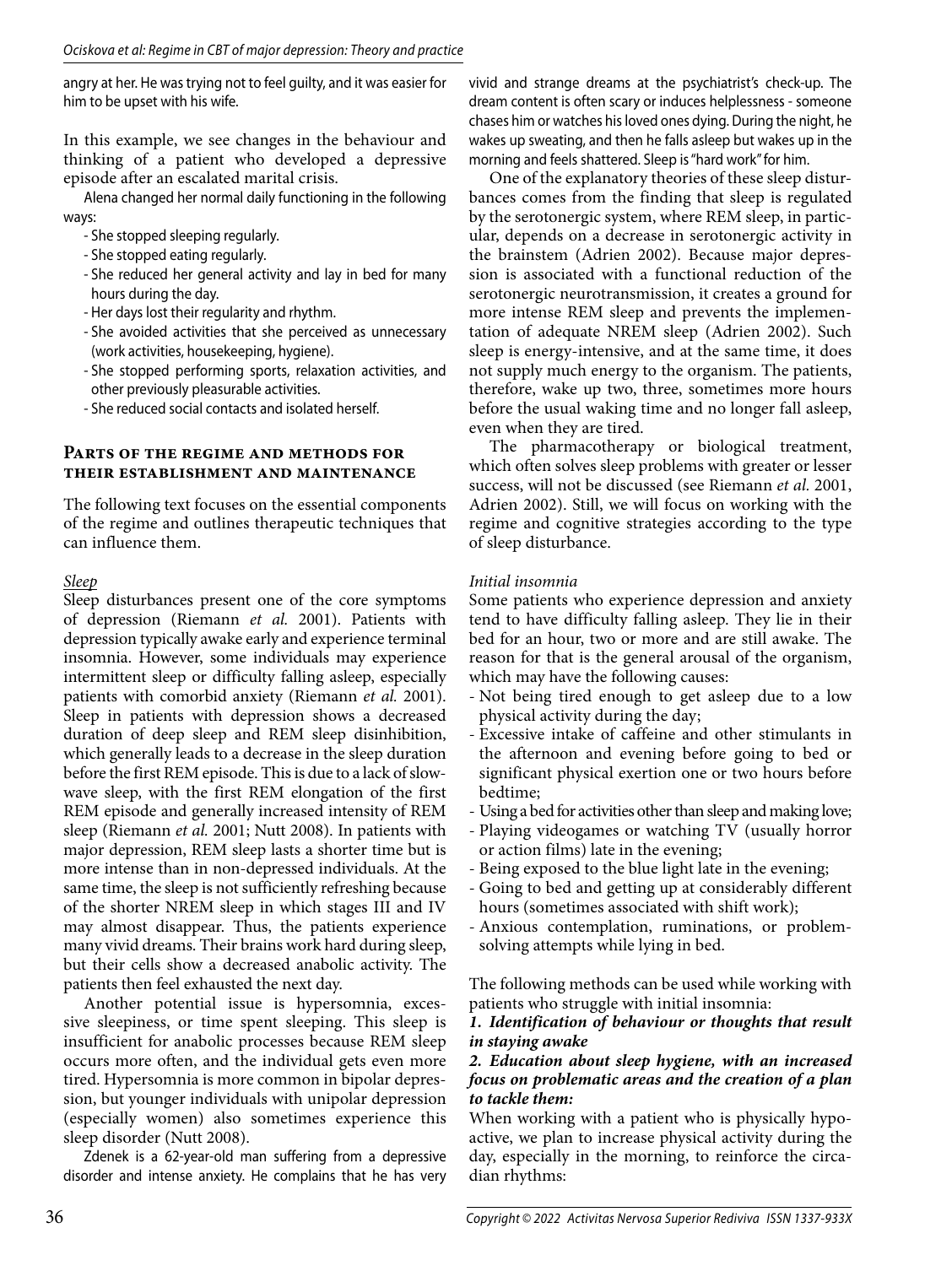**P:** I can't sleep at night. I'm lying in bed, and I'm useless the following day.

**T:** I see, and that must be not very easy. Could you tell me what do you usually do during the day?

**P:** These days... Well, I admit I'm not doing much. I get up in the morning, then sit down at the computer and translate one project for a client. I'm not very good at it. I'm having difficulty concentrating, and I´m making many mistakes. However, I still try to do a good job. Then I make some coffee, then lunch. I work a little more again in the afternoon. Then I watch the news, work again, and go to bed. Furthermore, it takes around an hour and a half or two to get asleep.

**T:** Uhm. You work hard to get the project done and do good work. It seems that you may be quite mentally tired in the evening, but the body is probably not too tired because it doesn't have many exercises during the day.

**P:** I guess so. I feel better with that medication, but I can't fall asleep. I used to go jogging at least three times a week before, but now I don´t.

**T:** And how did you sleep then?

**P:** Like a baby.

**T:** I see, that´s interesting. What would you say about putting a bit of running back into the daily routine? Or possibly another physical activity? Sometime during the day, so that you wouldn´t feel too energetic in the evening, making falling asleep difficult.

**P:** Well, it could work, even if my physical form is not what it used to be. I can imagine running at a slower pace for half an hour or so.

**T:** That's ok. It's good to enjoy sports, release the endorphins, and make the body feel a bit tired. It would be great to have some aerobic exercise most days a week, and thirty minutes would be excellent. The body gets tired, and the mind relaxes.

**P:** Yes. A half an hour of jogging sounds about right. I feel nervous that I´d not work during that time, but I can´t concentrate when I don't sleep well anyway, so I will give it a shot.

**T:** Sounds great to me. Bad sleep can hinder our productivity. How often do you want to go running?

**P:** So, three times a week, maybe? And on the other days... On Sunday, I can go swimming with my friend, that's nice too. Moreover, I can do Nordic walking the rest of the day, and I could always do that in the morning.

**T:** Awesome, I like that. There are various activities, and you could do some sports with a friend. When you consider exercising, what do you think is the probability that you will devote half an hour a day to some of these activities – let´s say – four times a week?

**P:** 80 %, I guess.

**T:** I like that. Well, what if we agreed to try to include one physical activity until our next meeting for four days, and we'll see how it went the next week? It's about getting tired to make you sleep better. You have to get a bit sweaty to release the endorphins, and you don't have to worry about the performance.

**P:** Ok, it will work.

**T:** Would you like to write it down in advance and reward yourself?

**P:** Yeah, that sounds good.

In the evening, caffeine intake in the afternoon, smoking, sports, or artificial blue light (from electric devices without a filter) disrupt sleep. The therapist

explains the stimulating effect of substances or activities and explores the possibility of moving these activities to earlier hours so that the patient would not get energised for the evening. If the patient is motivated, the therapist discusses the change of stimulants for more suitable alternatives – such as chicory coffee or decaffeinated tea, reading a book in the evening in a pleasant warm light instead of watching a horror film, etc.

If the client usually eats, reads, surfs the net or works in the bed, the therapist can explain the connection with the classical conditioning and help the patient find pleasant places to carry out these activities instead of the bed.

If the patient goes to bed and gets up at different hours (typically students), the therapist can educate him about conditioning and circadian rhythms. Subsequently, they try to optimise the time of going to bed and getting up as regular as possible. This issue is not very correctable for people working shifts. For this reason, shift work is not suitable for people with bipolar disorder or recurrent unipolar depression.

Suppose the reason for initial insomnia lies in anxious thinking and stressful attempts at problemsolving. In that case, the therapist focuses directly on working with thoughts - cognitive restructuring - or chooses relaxation techniques.

**P:** I can't sleep at night. I'm just lying in bed. I go to bed, and I won´t ever fall asleep.

**T:** What makes you think you won't be able to sleep?

**P:** I feel tense, here in the chest. My stomach tightens too.

**T:** I see. That sounds like anxiety.

**P:** Yes, it is. It´s very unpleasant.

**T:** Uhm. I wonder what do you do when you start feeling like that?

**P:** I'm lying in bed thinking how awful it will be when I am sleepy tomorrow. I look at the clock and see that I only have four hours ahead of me before I must get up.

**T:** I´m sorry to hear that. That must be stressful for you. Feeling that pressure… Anxiety is a good thing when you're running from a tiger. Because anxiety stirs up the energy reserves that the body has, your heart rate speeds up, you breathe faster, and the blood moves to your muscles, giving you a better chance of running away from that tiger.

**P:** Ha-ha.

**T:** It works great when there´s a tiger around. Or a wolf. But I guess there are not many of those in your bedroom.

**P:** Ha-ha, there are none – yet, ha-ha.

**T:** I´m glad. I´d be more worried about you. Well, if you happen to come across one when you´re lying in bed, your body is already prepared for the action. But when you're not running from any tiger, the energy that anxiety mobilises stays in your body. You are awake, and you can't fall asleep, you're not calm enough to fall asleep. In addition, when you think about nights like these, your body can get used to the fact that "lying in bed" means "worrying" and "not sleeping".

**P:** What does that mean? That I´ll never sleep again?! Now I´m really stressed!

**T:** Um-um, thankfully not. It's just a learned reaction, and learning can be unlearned.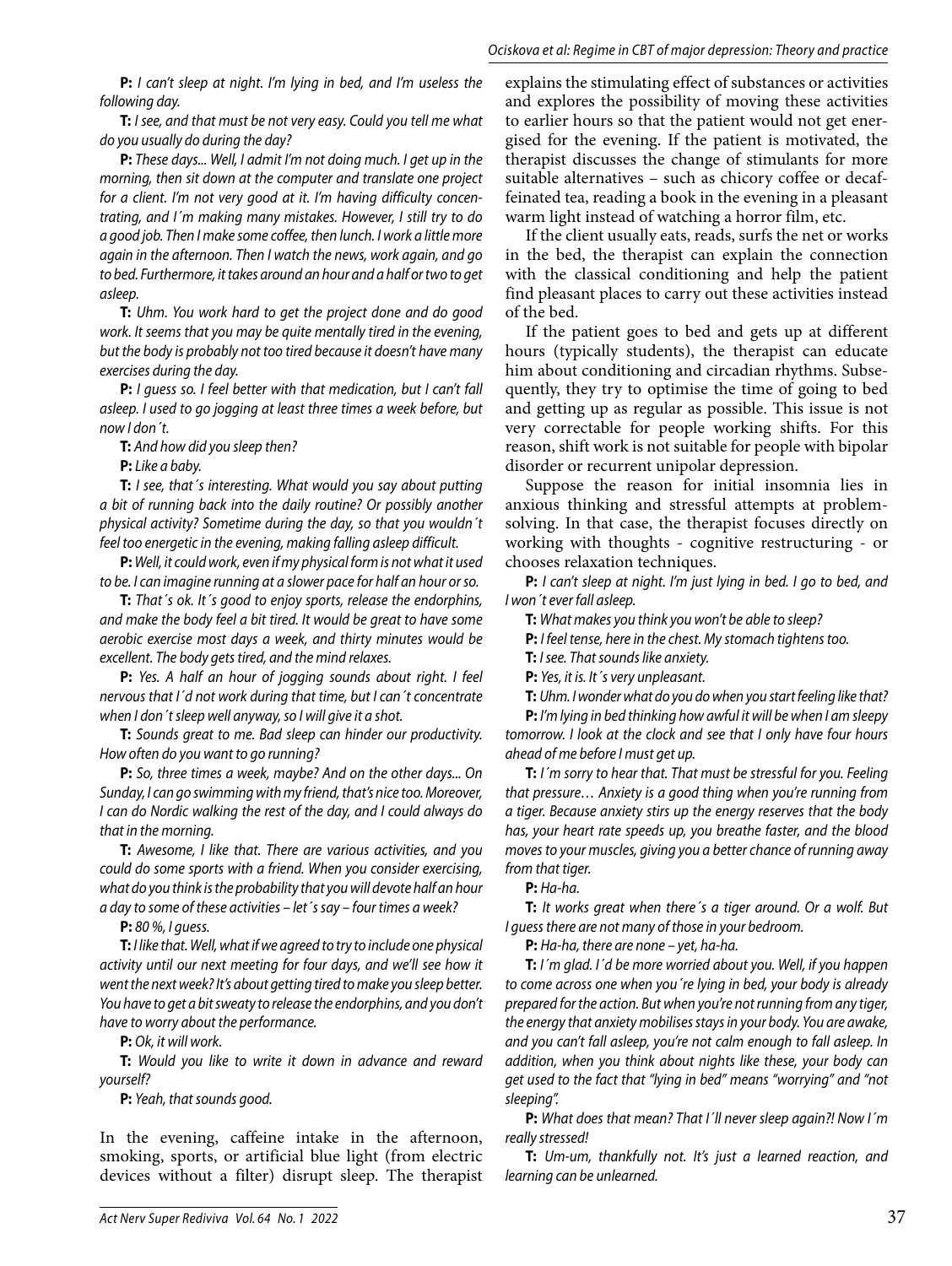### **P:** Ok. But how?

**T:** We have several options. One option is to work with those thoughts. So, for example, have you ever failed in doing something when you only slept for a few hours? Or are you anxiously awaiting your premiere?

**P:** Ha-ha, very funny. No, I haven´t failed at anything yet. But I could.

**T:** Uhm. I get it. It's better to get stressed every night. What if a catastrophe happened the next day...?

**P:** Well, when you say that, it sounds stupid.

**T:** On the contrary. I understand that you worry, and it just doesn't sound like a very useful way to relax and fall asleep, and I would like to help you with that. How many nights have you had thoughts like this?

**P:** About two weeks...

**T:** Ok. That´s unpleasant, but you managed to work without making mistakes the next day.

**P:** That's true. Nothing happened. So, I'm afraid of something that may not even occur. Moreover, even though I'm not asleep, I've always managed it somehow at work. However, I didn't feel well.

**T:** So, if you sleep only a few hours, you don't feel well, but it doesn't lead to any disaster. What if you wrote it down on a piece of paper here and – let´s say – put it on the bed to look at it if you get anxious?

**P:** Yeah, that could help.

**T:** There is also a question of what you should do, if not worry. **P:** Maybe sleep?

**T:** Ha-ha. Let´s work on that. What would you say about the muscle relaxation we learned together? When you relax, the body calms down, the mind relaxes, and you can fall asleep easier.

**P:** (smile) I could try it. When I relax in the morning, it helps me be calmer. I could do it tonight.

**T:** Great, I like that! So, what if you looked at that piece of paper in the evening if you got anxious and did muscle relaxation every day before going to bed?

**P:** Ok. I'll tell you next week how it went.

Patients often lie in bed even when they cannot sleep. Sooner or later, they start creating anxious scenarios. A good strategy is to get out of bed if one does not fall asleep within twenty minutes, engage in some calm activity in another room (reading, listening to calm music or pleasant podcasts), and return to bed when drowsiness sets it. They should then imagine pleasant things or apply relaxation in the bed.

## *Sleep restriction*

Sleep restriction can present an effective strategy that systematically reduces bedtime to increase the efficiency and duration of sleep (Praško *et al.* 2007). The time of getting up remains intact, and the patient's bedtime shifts. First, the patients observe and calculate the average duration of their sleep (e.g., 5 hours a day). The patient then gets to bed five hours before getting up for one week and writes down how many hours they were lying in bed and how many hours (preferably in minutes) they were sleeping. As soon as the sleep period lasts more than 90 % of the time spent in

bed, the patient goes to bed 15-20 minutes earlier. They continue to progress this way until the sleep time meets the patient's healthy optimum. The sleep diary and the gradual increase in sleep time play critical roles in this technique (Praško *et al.* 2007).

During the cognitive restructuring of the sleep concerns, the therapist works with the patient's formulation, which will most effectively reduce anxiety while remaining realistic.

For more severe insomnia, for which psychotherapeutic interventions do not help enough, consider referring the patient to a psychiatrist for medication, such as mirtazapine or trazodone, and continue to establish sleep hygiene.

### *Intermittent sleep*

Disturbed sleep is also often associated with anxiety. The patient usually wakes up during the night and becomes anxious that they will not function the next day or develop other catastrophic scenarios. The therapeutic options are similar to those applied in initial insomnia. Another recommendation is not to turn on the light due to a possible decrease in melatonin secretion (Brown 1994). Developing an accepting and nonevaluative stance also helps.

**P:** I woke up again shortly after 2 a.m. and then stared at the ceiling for an hour.

**T:** That sounds burdensome. Do you remember what were you thinking?

**P:** That the next day I will be exhausted again.

**T:** Exhausted?

**P:** Like I'm not going to function as I should.

**T:** I see. Understandably, you had stressful thoughts. Looking back now, do you think that not functioning as you should is the same as being exhausted?

**P:** Well, it's not the same.

**T:** It seems that such a thought is making you uneasy… And how anxious do you feel at night – on a scale of 0 to 10?

**P:** I´d say seven out of ten.

**T:** That's also pretty high. Moreover, what about now, when you realise that it does not mean that you won´t function properly, but rather that you won't feel good?

**P:** So, at five.

**T:** So it´s a bit lower. Great. Could you tell yourself something like that when you wake up again at night?

**P:** Yes. That might help.

**T:** Uhm. How about trying not to think about it too much at night when you wake up and trying to take it more as the fact that you woke up?

**P:** What do you mean?

**T:** Like, if you wake up, you'd register it, of course, but you would try not to ponder about it too much. You would say to yourself something like, "ok, I woke up". Moreover, you wouldn't look at the clock and think about what it means. When you think at night, your brain gets aroused, and so is the body, preventing you from falling asleep again.

**P:** Ok, that sounds interesting. So when I wake up, I'd lie in bed, do not look at the clock so it doesn't stress me out, and take it as the fact that I'm just awake.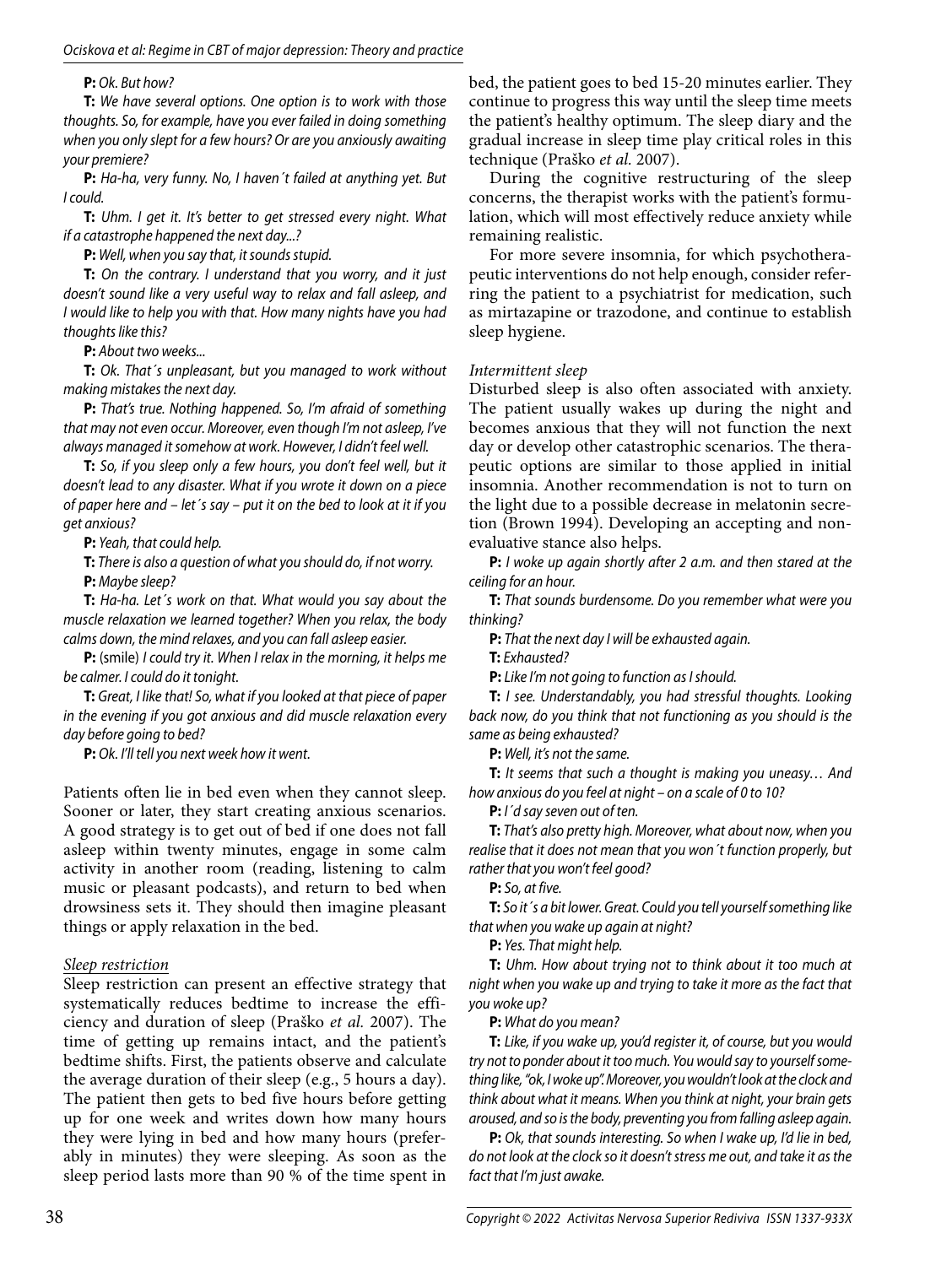**T:** Yes, that's exactly what I mean. I like the way you summarised it. Alternatively, you could start imagining something nice to calm the body and fall asleep.

**P:** I'll try, and it won't be a problem. I'll try not to overthink about being awake. I'll try to imagine something like lying on the sand at the beach by the sea.

**T:** That sounds nice. What if you tried to wake up at night? Next time we will talk about how you did and sleeping.

**P:** Ok.

### *Terminal insomnia*

Premature awakening is a common problem, especially in moderate and severe depression (Besiroglu *et al.* 2005). This issue generally disappears with appropriate pharmacotherapy but is not always the case (Franzen & Buysse 2008). As with previous types of insomnia, we apply sleep hygiene with the main emphasis on the problematic parts of the daily routine that the individual is struggling with. It also helps the patient accept and not negatively evaluate the early awakening. It is an unpleasant state because the patient is tired during the day, but it is not life-threatening, and it does not say anything about the value of a person who wakes up prematurely, as patients sometimes think. So, it may help work with cognitions - decatastrophicization and reconstructing stressful thoughts such as "I'm up again at four in the morning. It´s still night. I will be exhausted all day. I can´t make it. I'm useless." In general, it's best for an individual to just get out of bed and engage in some not demanding and pleasant activity do something rather than succumb to depressing ruminations. The sleep will often gradually improve in this way.

## *Food*

Major depression usually brings dietary issues, usually a loss of appetite and a consequent weight loss (WHO 1992). Alternatively, the appetite may increase toward high-calorie carbohydrate foods (Ouwens *et al.* 2009). Both dietary changes are unfavourable in the long run. Limited calorie intake leads to fatigue and irritability because the organism does not draw energy. An increased intake of high-calorie foods temporarily improves energy and (theoretically) mood. Still, it happens at the cost of fluctuations in blood sugar levels, consequent drops in energy levels, and long-term weight gain (Christensen & Pettijohn 2001). A similar problem presents eating readily available food (such as fast food or pastries). This usually happens when an individual lacks the energy to prepare more complex meals, leading to an unhealthy and unbalanced diet. It is often associated with mild depression (Murphy *et al.* 2009).

On the other hand, some foods can improve depressive symptoms and present a basis for a healthy and balanced diet. Foods with tryptophan, a precursor of serotonin, have been widely discussed (National Institute of Mental Health 2000). This group of foods includes oatmeal, legumes, eggs, sunflower seeds,

seaweed, salmon, red meat or chicken, and soy or tofu (Nutrition data 2017). Foods containing tyrosine or phenylalanine, converted to dopamine in the organism, have a similar beneficial effect on depressive symptoms (Montgomery *et al.* 2003). Curiously, foods rich in tyrosine include the already mentioned seaweed, soy, eggs, cheese, tuna, chicken, and beef (Nutrition Data 2017). These foods are also rich in B-complex vitamins, and some contain significant amounts of omega-3 fatty acids, which also act as essential adjuvants in treating depression or maintaining remission (Rao *et al.* 2008).

Eating disturbances are generally not one of the first topics that an individual with depression opens in their therapy. However, it commonly arises sooner or later as a problem that needs to be addressed, often while working on the topic of fatigue. We outline three ways of working with diets in major depression - when a patient eats less than before, when one craves highcalorie meals and when an individual excessively seeks an easily accessible but not nutritiously rich diet.

### *Eating not enough nutritious food*

The patient usually does not think about eating or does not see a reason to eat because the food lacks taste. A patient with such an issue does not have to present their eating struggles as a problem to solve - at least until, for example, a close person is concerned about their weight loss. The patient may talk about fatigue and mention the current eating habits by the way or only when asked. When this topic, a therapist may follow this procedure:

- 1. Education about the significance of a nutritious diet - food as "a fuel", the quality diet as an essential part of the treatment
- 2. Identification of obstacles associated with eating
- 3. Joint development of a plan to gradually and realistically change eating habits

If the patient is not motivated to change their eating behaviour, the therapist can focus on related cognitions, such as guided discovery. The patient may benefit from finding that eating serves other purposes besides enjoyment, that decreased appetite is common in depression, and that it is necessary to increase the intake of quality food to reduce the depressive symptoms (and thus increase appetite). The cognitive approach is also helpful in the cases where starvation emerges from beliefs of inferiority ("I don't deserve to eat.") or hopelessness ("It won´t be better anyway.").

**T:** You said that you don't eat much now, Paula.

**P:** Yes, I don´t eat much lately. The food is so bland (crying). I used to like salads, cook porridge for breakfast and such... But everything tastes the same to me now... It doesn´t have any flavour. So, I eat only occasionally and just a little... I take a bite of a croissant and leave the rest for the children.

**T:** I see. It's not enjoyable anymore. You eat a little, and the children eat the rest of the meal. Then you do some house chores and do your best, though you don´t feel much energy.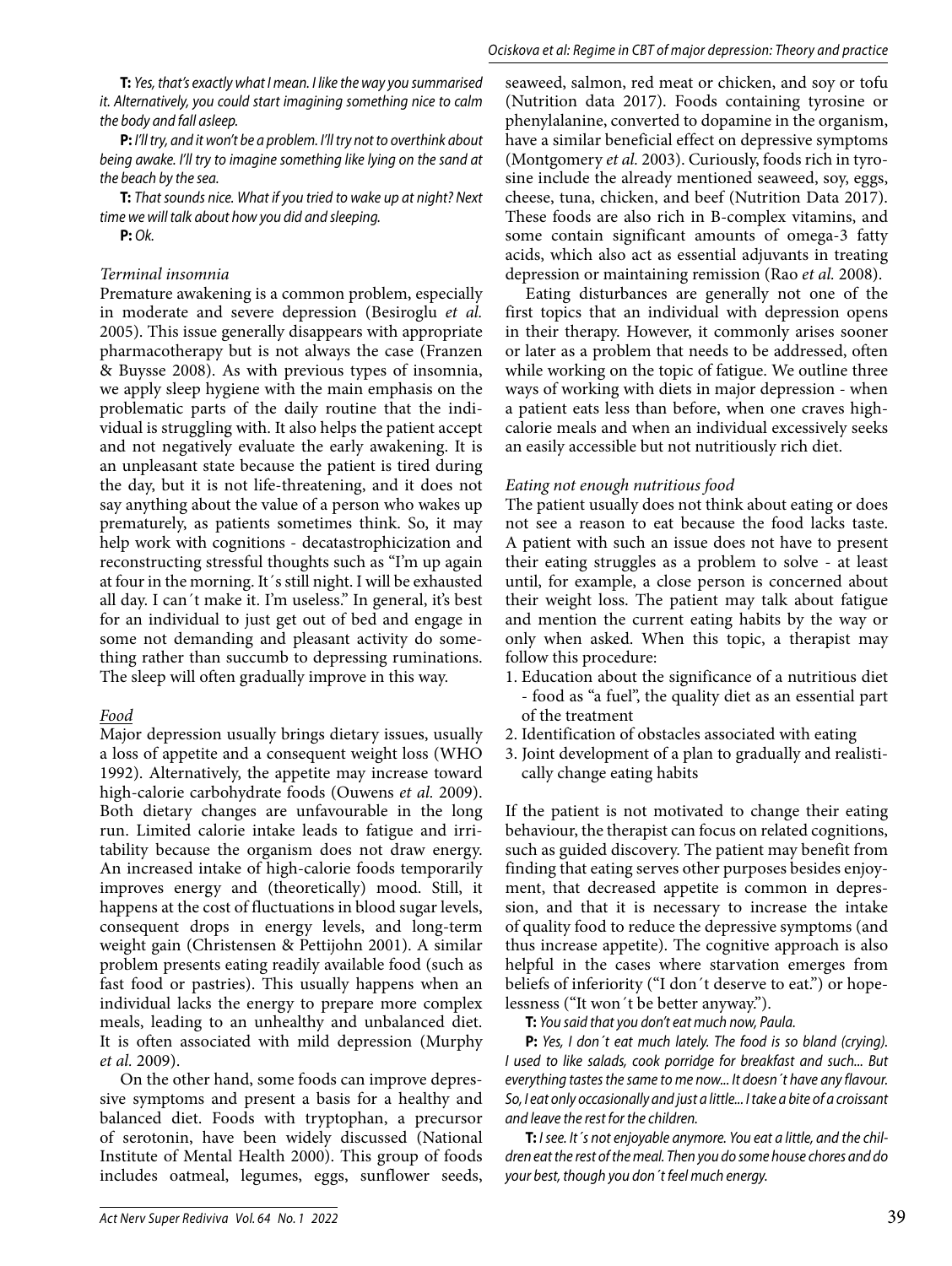#### **P:** Yeah... (crying)

**T:** I understand that it's a painful topic for you. Could you say what goes on your mind now?

**P:** I'm useless, and it will never get better. I'm such a loser when I can't even eat normally.

**T:** Uhm, uhm… I see… What would you say… Do you think that eating less and having a lesser appetite that you´ve been experiencing recently means that you´re useless and that it is hopeless?

**P:** Yes. The children go to school, my husband leaves for work, and I stay home alone before going to the hospital. I have a problem getting out of bed. When I get up and go to the kitchen, I know I should eat, but I know in advance that I can barely find the east half of a croissant. I can't even eat normally (crying). Then I try to eat something, but I wouldn't say I like it. I feel miserable, so I go back to bed. And then I have to force myself to do anything.

**T:** I understand that it's hard for you to eat when you don't like food very much now, and you feel so tired. You try to eat something, which is very good because you are not completely hungry. This is important because it gives you some energy. When you have trouble eating like before, you experience painful thoughts, such as uselessness, and feel bad. What do you think, could there be some other explanation for why you stopped eating, other than proof that you are useless?

**P:** I talked to Tonda at the hospital. He told me it didn't mean I was useless; I didn´t eat much because of the depression. He had it the same way and forced himself into food when depressed. There are more of us who have the same problem.

**T:** Uhm, great. I like that you spoke with Tonda about that, and he supported you. What do you think about what Tonda said?

**P:** Well... I don´t know…

**T:** Do you think Tonda was useless when he didn't like the food before?

**P:** No, Tonda is fine.

**T:** Uhm... So, do you think there could be another explanation for why he didn't like it and used to eat less than before?

**P:** He had a difficult time. His wife has left him, and he has debts; he still pays them.

**T:** Uhm, that makes sense, right? When we are stressed or feel unwell, we often feel less appetite. Some people lose weight, and when they feel better, they start eating more regularly. Tonda has recently experienced some stressful and painful events, and he was depressed. However, that doesn't mean he's useless, do you agree?

**P:** Yeah, I agree.

**T:** What do you think? Could your appetite loss also mean something other than proof that you are useless?

**P:** Well, I've known that I eat less when I don´t feel well for a long time. When I get stressed or have a difficult time, I generally avoid the food and eat much. When I feel better, I usually eat more again. Moreover, that seems to be what some other people do as well. Maybe it doesn't mean I'm useless, although I often get these thoughts. It could mean that I just don't feel well.

**T:** You worked out the idea very nicely. That´s great. How are you feeling now?

**P:** I'm a bit relieved.

**T:** I´m glad. I agree with you, and you also know that the body needs strength to cope with depression. What do you say if you focused a bit on how to plan your diet to eat a little more during the day, even if you don't like it very much now?

**P:** Ok, I´d like that.

The therapist and the patient can continue with a gradual change in the diet. It is advisable to proceed in smaller steps, including healthy foods that the patient liked in the past and are available to them. For example, the patient may prepare a simple meal for the next day or prepare a light breakfast on the table in the evening. It proceeds in a matter of weeks. The therapist appreciates every progress and encourages the patient to adjust their diet.

If the individual does not eat because they do not have sufficient access to food, the therapist can modify the behaviour and the client's environment.

**P:** I haven't eaten much recently. There was almost nothing to eat at home, and I couldn´t have gotten up to go to the store. I´ve just gone to the corner shop for some pastries, and that´s been it. My roommate left for two weeks, so she's not there to buy some food either.

**T:** So, you stay more at home now?

**P:** Yes. I mostly lie in bed, and it's challenging to make myself do anything.

**T:** It seems that it has been recently tricky for you to get up and buy some fruits, vegetables, or yoghurts, for example, to have something to eat besides the pastries.

**P:** Uhm, getting out of the house is hard for me.

**T:** I see that it´s difficult for you at the moment. It is also likely not very enjoyable to eat the pastries for days.

**P:** Yeah, it sucks…

**T:** I´d say that it would be good for you to get something more nutritious than the pastries, to have a more variable and balanced diet, what do you think?

**P:** Yes, I agree. I don´t enjoy the pastries one bit.

**T:** Ok. What if we tried to find a way for you to access the general store?

**P:** I´d like that. I can´t even look at the pastries anymore. I´m fed up with them, though I still have about ten rolls at home…

**T:** I can imagine that you are fed up with it. The good thing is that you managed to come to me today, and it´s not very close to your home. Do you think it could be possible to connect the travelling here for a session with some shopping?

**P:** Hmm…. There is a supermarket nearby that I could visit when our session ends. I'll be tired, but I could try to go there.

**T:** Yeah, that's true. I like shopping there; there is good quality food, especially vegetables and fruits. What would you like to buy there?

**P:** Not much, just what I can bring home by the commute. I want to buy some "liquid" things like yoghurts or milk, then some vegetables, maybe cheese...

**T:** Great, I like the list. These are nutritious and tasty foods. Would you like to write it down, so you don't forget it when you go there? **P:** Sure, I can't rely on memory much now.

**T:** We could also think about a reward you could give yourself for

going to the store. It would be best if you made an effort to go there, and it's been difficult for you to go shopping recently.

**P:** Could I buy some chocolate? This usually works well as a reward (a slight smile).

**T:** Definitely (smile).

**T:** That sounds very good. I also wonder, do you have any errands until our next session?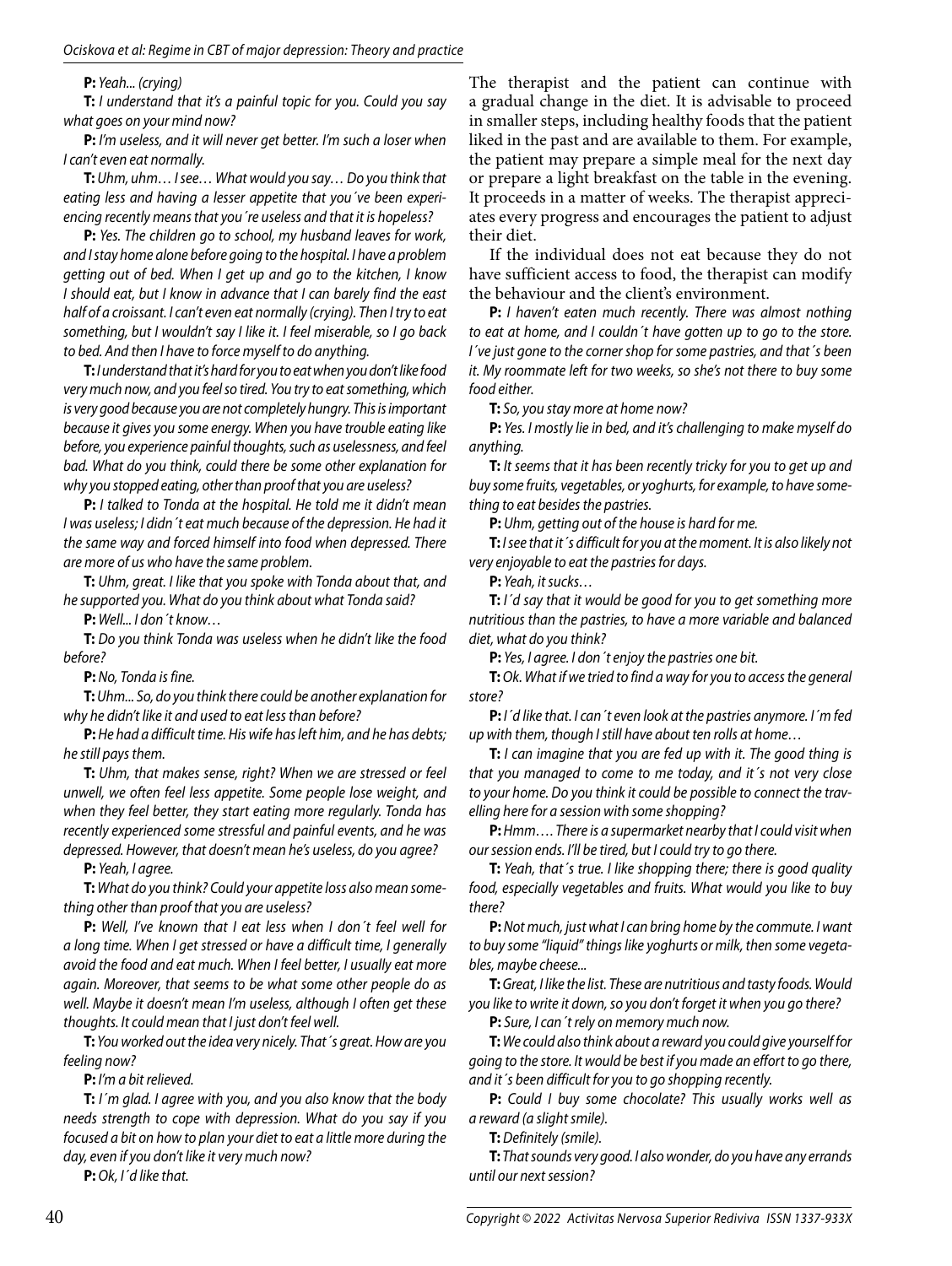**P:** No, but my friend would like to visit me.

**T:** Nice. Could it be an opportunity to buy something to eat together?

**P:** Yes, I could buy something in advance, but we could also go shopping together. At least he'll pull me out of the house (smile).

4. Monitoring the plan's implementation and homework and problem solving: Some patients struggle with self-blame when not meeting their eating habits. The progress is usually not linear. On the contrary, the patients may experience better and worse days and feel demoralised when things do not go according to plan. They can subsequently resign by pursuing a healthier and more balanced diet. In such cases, the therapist can normalise the presence of these fluctuations and help the patient gain a more balanced perspective on the process. Individuals can also benefit from learning to reward themselves for small achievements. The goal is to eat reasonably healthy and regularly.

### *Craving for high-calorie meals*

Some patients with depression experience an increased appetite for a high-calorie diet which is usually a subconscious effort to gain enough energy (Ouwens *et al.* 2009). They seek foods with a high content of simple sugars or fat. Individuals with this diet usually present it as a problem they would like to solve because of the related weight gain. Again, some education is typically appropriate, accompanied by the guided discovery to explore what purpose this diet serves and help the patient change their perspective on their eating behaviour, which they might fear being unmanageable.

Since this eating behaviour usually presents an effort to supply energy, the therapist aims to change the diet and daily activities gradually - moderate activities provide energy more reliably and for a more extended period than e. g. sweets. The goals should be proportionate and realistic to the patient's capabilities. As a rule, excluding all junk food from the diet is unnecessary. It is usually more sustainable to gradually replace them with healthier alternatives and activities, where some sweets may occasionally remain a bit of reward. This approach usually calms the patient and increases their cooperation.

Suppose the intake of high-calorie foods improves the mood (it tends to do it in the short term). In that case, education should re-emerge about the positive but short-term effects of these foods and the fluctuations in the blood sugar levels, which are associated with energy fluctuations and mood swings. Apart from the gradual replacement of these foods with healthier alternatives, the therapist and the patient also work with thoughts and physical activity (or relaxation).

## *Seeking easily accessible food*

Due to the decrease in energy, some individuals with major depression eat almost exclusively readily available foods, which may or may not be a portion of junk food. In that case, the therapist work in a similar way as in the previous issues. If the patient initially struggles to shop or cook independently, they may begin to do this accompanied by a relative or friend. Gradually, with the acquisition of energy, they should shop and cook on their own to increase their self-confidence and autonomy. However, most individuals find that preparing food in advance works suffice. They may prepare some easy-to-make foods when they have more energy (for example, in the afternoons) and eat them the next day. The general aim is to re-establish a regular and nutritious diet, and self-rewarding should be a part of it when needed.

## *Physical activity*

One of the main symptoms of the major depression diet is increased fatiguability. Patients often perceive fatigue as something unwanted that they would like to get rid of. The fatiguability increases in more severe depression, negatively affecting functioning in life and hindering the enjoyment of previously pleasant activities.

The most beneficial and available non-pharmacological approach to increasing the perceived energy level is regular exercise (Young 2007). The recommended "dosing" of the sport presents an aerobic exercise three to five times a week (Dunn *et al.* 2005) for half an hour. This leads to favourable changes in serotonin synthesis and metabolism (Dey *et al.* 1992) and, at least in elderly individuals, also to the synthesis of the brain neurotrophic factor (BDNF) (Erickson *et al.* 2012). The effect of exercise on serotonin can be observed one week after the last training (Babyak *et al.* 2000). In the case of chronic depression, regular exercise can have the same effect as antidepressants and significantly reduce the likelihood of relapse (Babyak *et al.* 2000; Dunn *et al.* 2005).

Therefore, it is recommended that the patient starts or returns to physical activity. The therapeutic work can be summarised, for example, in the following points:

- 1. Education about the relationship between physical activity, fatigue, and depression
- 2. Mapping the patient's relationship and a previous experience with sports exploring the options of engaging in sports activities for the patient's health condition, preferences, age, time, and financial opportunities
- 3. Formulating the goals and the plans related to the physical activity:
	- Patients with mild depression or an incipient relapse usually do not have much difficulty resuming or exercising more regularly. It is helpful to determine which activities the patient prefers, whether they can engage in them, and, if they cannot, which other sports they would like to do. They may do various exercises but preferably aim for an aerobic exercise that lasts at least thirty minutes and can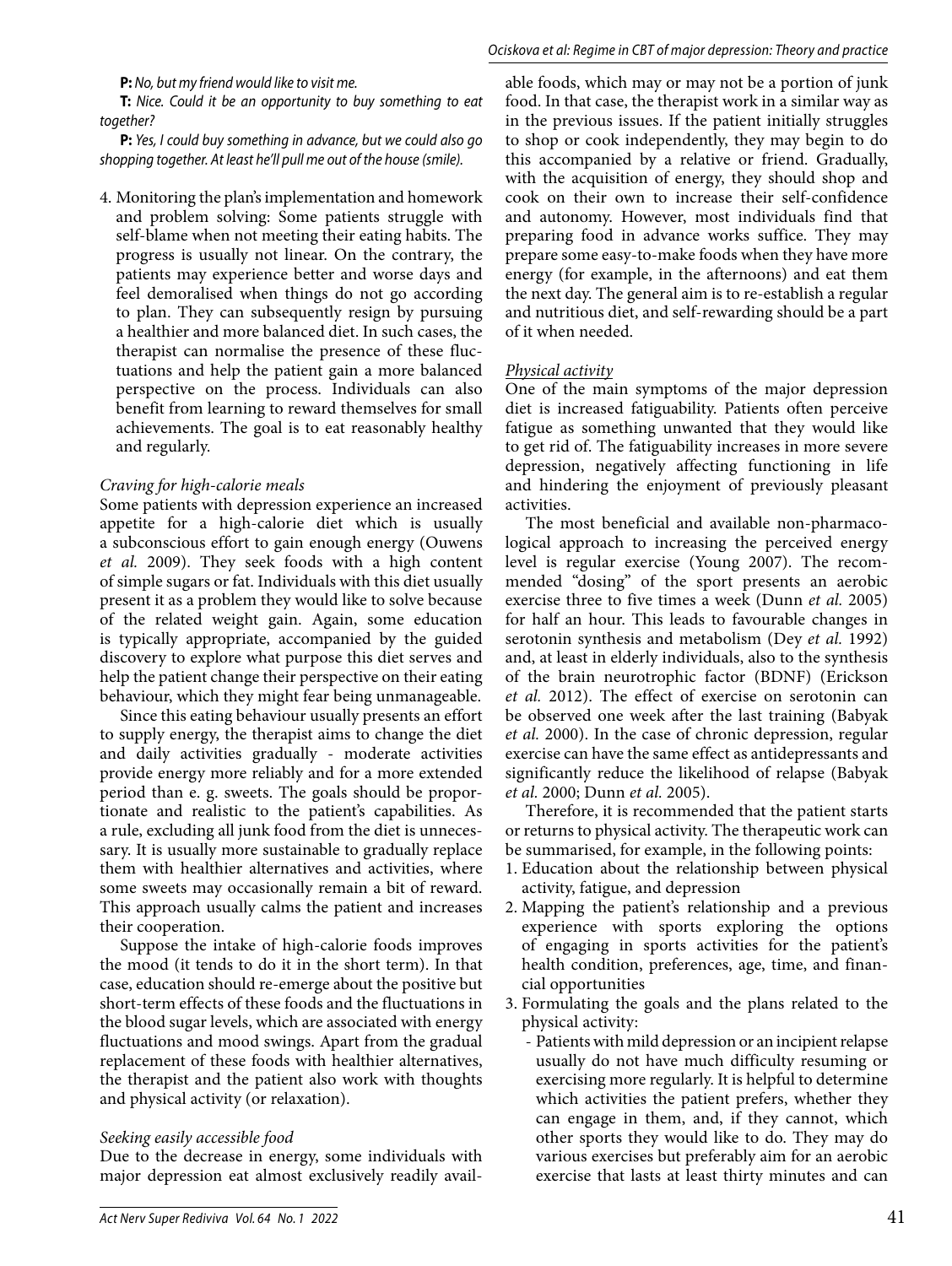be implemented 3-5 times a week. Combinations of several aerobic exercises are possible and welcome. The patient can approach this goal gradually. For example, if an individual experiences hypobulia, they can benefit from exercising with a close person. This may increase the motivation to exercise. Sports such as tennis or squash can be used for this purpose. Patients who are overweight may benefit from Nordic walking or fast walking.

- Patients with a more severe depressive episode may considerably struggle with their usual daily functioning, let alone sports. It is necessary to help them with setting realistic goals. Pronounced hypobulia and fatiguability are significant obstacles to regular and sufficiently long exercise. Therefore, one would benefit from having "a sports partner". Such support is easier to arrange if the patient is hospitalised or goes to a daily sanatorium. If a support person is absent and the individual visits an outpatient non-sanatorium facility, it is possible to go to the sessions on foot initially. If the individual lives in a place farther from the therapist´s office, they can get off the public transport a few stops earlier and reach the therapist by a quicker walk. With the brightening of mood and increasing energy, they can perform more complex activities, including sports.
- 4. Monitoring the establishing and maintaining the sports regime: The therapist needs to notice and praise even a minor step forward. They also help correct any excessive expectations from patients' performance that lead to disappointment. The goal is to reduce fatigue and improve the mood, not break records.
	- It is advisable to monitor the degree of fatigue or a decrease/elevation of the mood before and after exercise. The patient can choose a simple analogous scale of 0-10. The technique is especially suitable for people who doubt the effectiveness of the sport, who feel helpless and hopeless or demoralised. The scale will show them that they can achieve a positive change.

## *Reasonable workload*

A phenomenon related to the abandonment of physical activities is the individual's withdrawal and the overall reduction in the activity – especially in those tasks that the patient perceives as strenuous. An individual, who is depressed, may stop performing daily activities, thinking that they cannot handle them. On the contrary, the gradual involvement in more demanding activities and the renewal of a regular daily routine weaken the learned helplessness (Seligman 1975) and reinforce one's own perceived fitness and self-confidence.

The process by which a patient is exposed to activities and situations that they do not think they can handle is essentially a behavioural experiment. If planned and implemented correctly, it makes working

with maladaptive beliefs easier. Let us describe one common scenario:

**P:** The postman rang me on Tuesday. I lay in bed that day; I didn't even shower, eat, and don´t do anything. I felt ashamed to answer the door, and I felt weak. She put a ticket in my inbox to pick up the letter at the post office. I need to pick it up. However, I looked at the delivery note, and I couldn't do it...

**T:** I see. It was difficult for you to get up and answer the door, but you needed to pick up the letter from the post office. What did you think when you looked at that ticket?

**P:** (anxious with tears in her eyes) That I could not do it. I would come there and forget my ID, then the clerk at the counter would be upset, and I would cry. People would tell me I was utterly useless. Then would I run away, and I wouldn't go back there. The letter would then go back to the sender – the insurance company that sent it to me, and I'd have big problems. My husband would find out, and when he realised how incompetent I was, he would leave me and take the children with him. Every court would rule the custody of the children to him when they would see how I was doing. I would end up alone and homeless (crying).

**T:** I see. It seems that when you looked at the delivery note, you thought that you couldn't pick up the letter, and then your thoughts started moving into a catastrophic scenario. Do I understand that correctly?

**P:** Yes, it was terrible...

**T:** That sounds like a harrowing scenario. I understand that when you wondered how bad it could turn out, it was hard for you to go to the post office. It's also a letter that you need to pick up because you may have problems if you don't.

**P:** Yes, I couldn't do it, but I have to do it. But I can't ...

**T:** I understand that when you are depressed, you have a hard time concentrating, and you have to overcome things that used to be easier. It is difficult for you to pick up the letter, and you're afraid of the consequences if you would not do it. At the same time, you have thoughts that can be pretty burdensome. It also occurs to me that those thoughts may perhaps be too black. What do you think?

**P:** Maybe… Maybe it´s the depression. I don´t know… It´s scary…

**T:** Yeah, it seems that the depression is trying to cloud your view. Do you remember how we talked in the session that now you often think you're incompetent, and then you saw that you have many strengths and, despite your depression, you manage to accomplish a lot? How do you manage to go to the store and buy vegetables, fruits, and other food according to the list, even though you thought you couldn't do it before? Is it possible that now that you thought you couldn't go to the post office, it could also be similar?

**P:** I see. I completely forgot. That's the way it is now. I don't believe myself.

**T:** How did you feel the last time you came out of the store?

**P:** I was in a better mood. I felt better that I managed it. I thought maybe I wasn't so incompetent. However, I went to bed and woke up again in the morning, miserable.

**T:** The mood can change. Sometimes it´s better, sometimes it´s worse, but it gradually improves, step by step. You showed that when you went to the store. When you returned, how much did you believe you were incompetent?

**P:** About fifty per cent and that is progress. It used to be ninety, and that is true.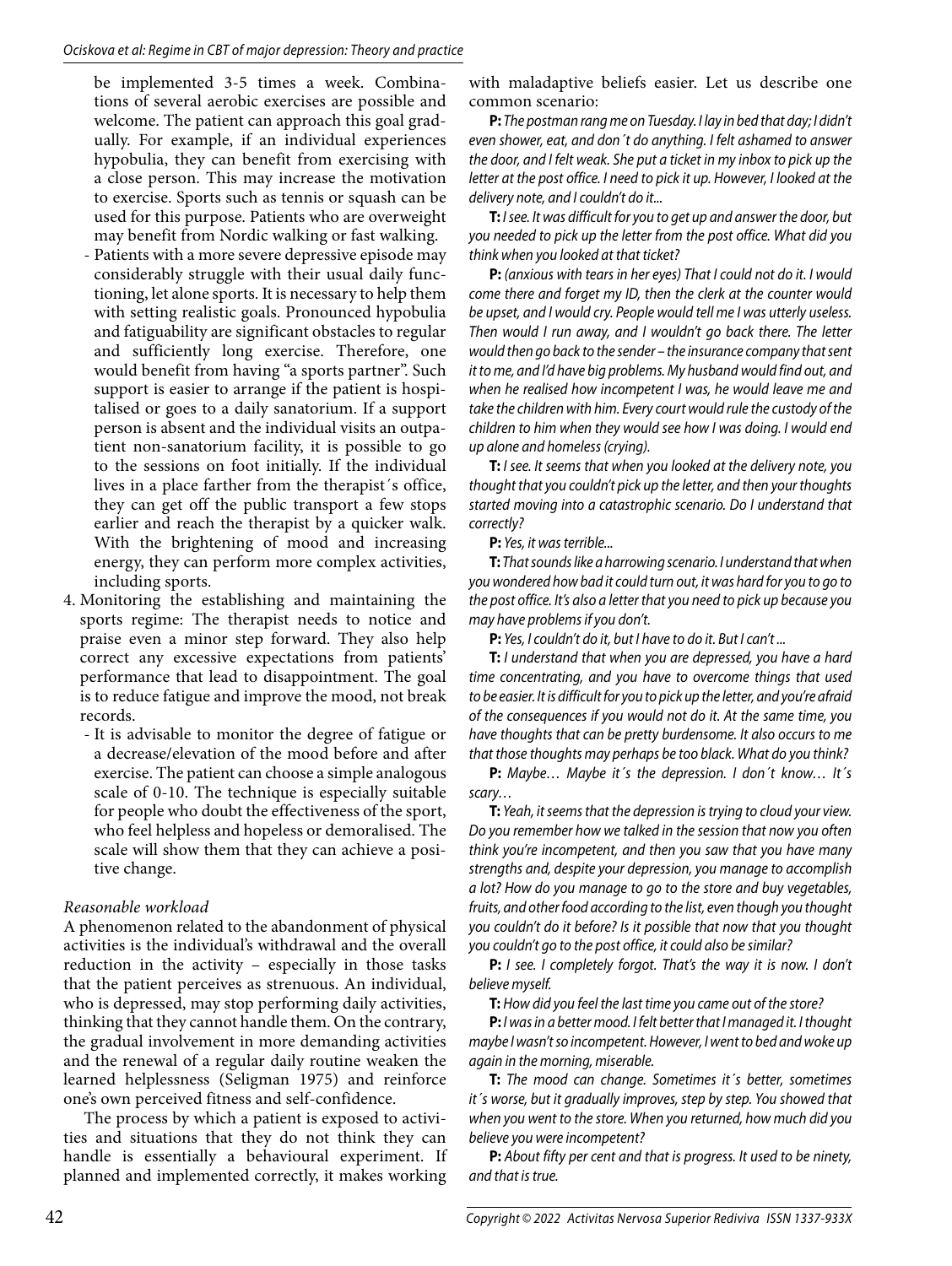**T:** Uhm, I remember that. You looked uplifted when you talked about it in our last session. What about now? How much do you believe you can't go to the post office and pick up the letter?

**P:** Eighty per cent.

**T:** That's quite a lot. Still, you believed something wouldn't work, and then you managed to do it in the past. What do you say if we´d think together about how to go about picking up the letter and then doing it?

**P:** (sigh) Okay ...

**T:** Perfect. You said that you were afraid you would forget your ID. I wonder… Where do you keep it?

**P:** In the wallet. I'm afraid that I'll forget that wallet at home. I have a terrible memory now, and I don´t concentrate very well.

**T:** Uhm, I see. Do you have an idea what could you do to ensure you don't forget your wallet?

**P:** Well ... I could put my wallet next to the keys - I'll never forget those, so when I leave, I'll notice the wallet.

**T:** Perfect. You worked that very nicely. I like that. Can we agree to put your wallet next to the keys?

**P:** Uhm, I'll put it in the same pocket in the jacket I always wear in the spring. This one.

**T:** Yeah, I like the jacket, and I think that its colour suits you very well and that it compliments your figure. So, you have your keys and the wallet, and then you come to the post office… What follows?

**P:** I'll take the ticket and wait until it's my turn.

**T:** Then you go to the counter and hand over the ID with the delivery note, ok?

**P:** Yes ...

**T:** And what will happen then?

**P:** The lady will find the letter, give it to me, and then I will go home.

**T:** How does that sound to you?

**P:** I could handle that. We won´t need to talk much, and it´s just about showing the ID.

**T:** Perfect, now you're encouraged. I have no doubt you can pick it up. How much do you think you can handle it now?

**P:** Forty per cent.

**T:** That sounds better than a while ago. Did you notice that? A moment ago, you only believed it for twenty per cent.

**P:** Well, that's true.

**T:** Can we arrange for you to go to the post office and pick up the letter?

**P:** Yes.

**T:** Great. When would you like to go there?

**P:** What about tomorrow morning?

**T:** Sounds good. I just want to ask why tomorrow morning?

**P:** I thought I would be tired today.

**T:** Uhm. What do you think would be better for you – to do it today or postpone it for tomorrow?

**P:** I would feel better leaving it for tomorrow, but I´d probably be still nervous in the morning.

**T:** I can imagine that you would feel relieved for now but a bit nervous in the morning. What do you think would be better for you?

**P:** Going there today, I guess…

**T:** Awesome! I imagine you will feel relieved when you do—and encouraged – similarly to when you went to the store. Would it be possible to do something that would help you go there today?

**P:** For example, as we said... Write now on a piece of paper what to take - mainly an ID, then eat something, and then I could go to the post office…

**T:** I like that plan. Moreover, you made it yourself.

**P:** Yeah, that's right.

**T:** And what could you get as a reward? You could use one.

**P:** I could watch my favourite TV series, one episode of the Black Dogs and Brown Otters: Why Friendship Matters.

**T:** That sounds perfect. Next time we'll talk about how you made it.

#### *Social activities*

Patients with major depression often avoid social contact and thus remain isolated and on their own. At the same time, close people can present an essential source of support, motivation, and a different perspective to help patients manage their depression. Therefore, it is recommendable that the patient gradually restores their social contacts. If they would like to increase the decreased social activities, then:

- 1. We find out what prevents the patient from contact with others.
	- If it is fatigue, we work to reduce it according to the cause, for example, by establishing appropriate sleep hygiene or a diet, increasing physical activity, or considering the effect of medication and recommending its reassessment.
	- When the patients have negative beliefs about themselves ("I´m not socially attractive.") or others ("Others are rejecting."), we can choose cognitive restructuring or schema work.
	- We can plan social skills training if the patient feels unsure about social contact.
- 2. We set a reasonable goal together ("I will talk to a girl", "I will a good friend at least once a week") and the ways to achieve it (activity planning, behavioural experiments, exposures, social skills training, assertiveness training).
- 3. We implement the plan, monitor its success, and identify and address possible disruptive influences.

## *Self-reward*

Rewarding oneself is a cornerstone of behavioural techniques. Leaving aside punishments, which have only a limited effect and usually worsen an individual's mental state, rewards are the fuel that draws a person to expose themselves to situations they fear, which they perceive as difficult or which they do not feel sure about. The chance of doing something uncomfortable increases when a patient rewards. They look forward to and associate unpleasant with pleasant things, thus alleviating the adverse effect through conditioning (especially for anxiety) over time. That is why rewards are essential (Table 1).

## *Planning pleasant activities*

Major depression often brings fatigue, making a previously colourful life dull and uncomfortably grey.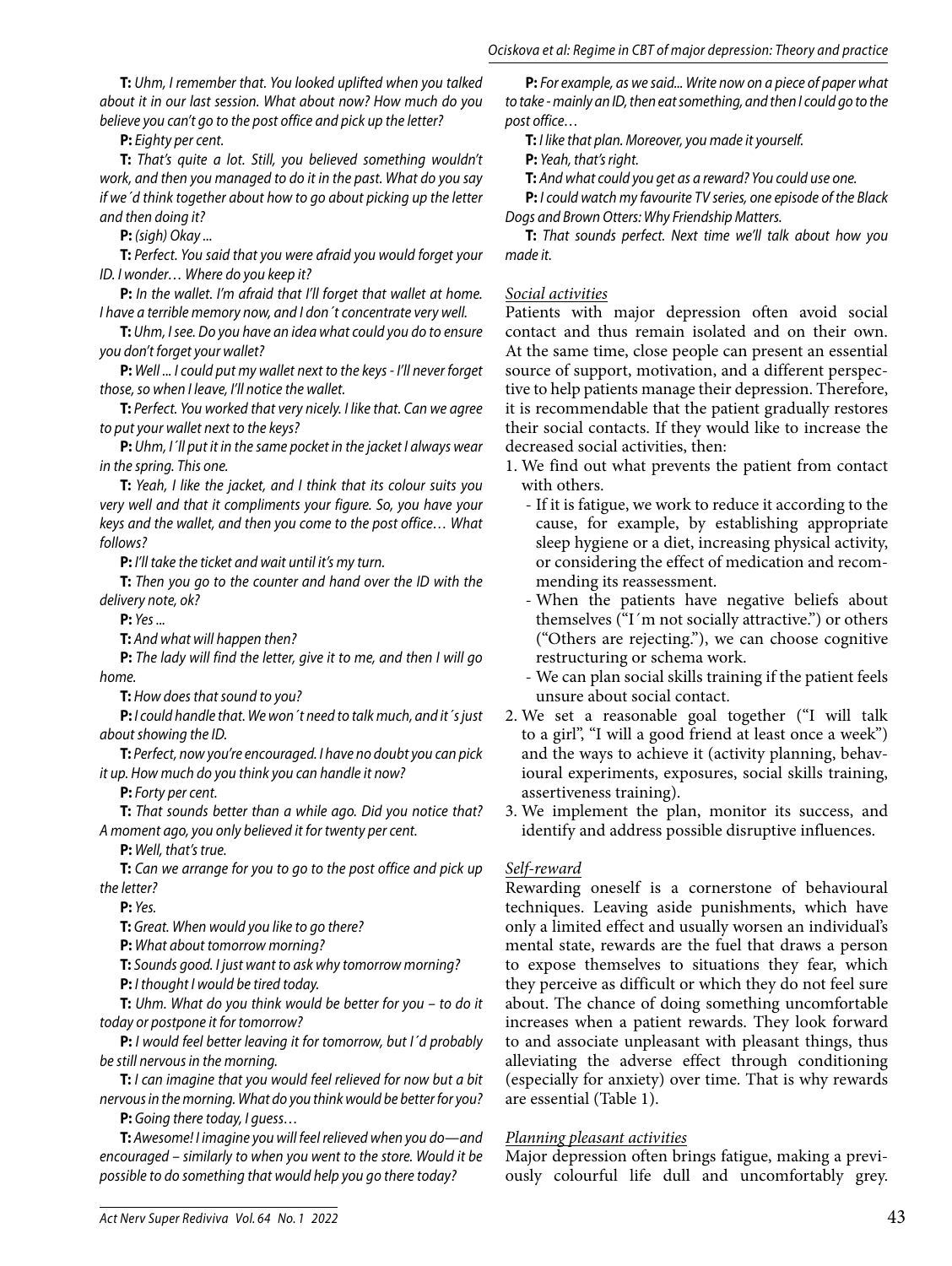Individuals with depression, therefore, tend to drop activities they enjoyed before and do not see any reason to continue implementing them when they no longer please them. However, enjoyable and relaxing activities are an essential part of the regime, and they help gain strength and living, not just survive. Therefore, the patient should reintroduce them into their daily routine. The approach can proceed as follows:

1. Educating about the need for pleasant activities in life

- 2. If the patient says, they can no longer experience pleasurable feelings, fill in the daily plan schedule. The patient writes down what they want to do and then what they did and evaluates on an analogous scale how successful the activity was and how much pleasure it brought them. Patients with depression often think that nothing improves their mood, and however, this simple technique can show them that they still experience at least slightly uplifting moments in some activities.
- 3. The patient then identifies these uplifting activities and plans to do them more often or for a more extended time.
- 4. Putting the plan into practice and monitoring the effect of previously pleasant (or new, potentially pleasant) activities on the patient's mood and activity.
- 5. Praising the progress and addressing possible maladaptive thoughts ("I don't deserve to be happy.")

## **Regime in remission**

Achieving remission represents a significant milestone in the treatment. However, it is not the end of the therapeutic work. The patient needs to be informed about possible transient mood swings, that these are expected and not per se harmful but should be taken into account and handled accordingly (Lin *et al.* 1998). Maintaining a balanced daily routine is also a part of relapse prevention. This means that the patient should sleep at least somewhat regularly and adequately, eat relatively healthily, play sports several times a week, maintain fulfilling interpersonal relationships, rest satisfactorily, and avoid having excessive demands from oneself. This may occasionally be challenging because it represents a significant lifestyle change for many patients. However, a healthy lifestyle is a motto that most people accept and try to follow.

### **Regime in relapse management**

Relapse is common in major depression (Lin *et al.* 1998). The most favourable scenario is when the relapse is halted at the beginning. It is needed to follow the principles of the balanced regime. It is common for the patient to back away from the regime and "get on the same train" as before. At the beginning of the relapse, they learn to follow the basic regime principles again. At the same time, it is appropriate to educate the patient that the slips are common and understandable so that they do not feel guilty and demoralised. Changing the daily rhythm alone may be enough to manage the relapse if we catch it initially.

The same work with the regime mentioned in the previous pages works with the developed relapse. Introducing medication may be appropriate – its adjustment if the patient is on a stabilising dose or start using it again if it has already been discontinued.

## **Conclusions**

The establishment and maintenance of a balanced regime play an essential role in treating major depression. The health-promoting regime includes regularity, sufficient space for refreshing sleep, quality food, and activities that a) reinforce the will and self-confidence, b) allow to relax, or c) to enjoy, and d) lead to rewarding social contact. Adherence to a regime is often challenging for a person who is depressed, and it is a similarly difficult task for individuals who try to maintain remission or actively manage relapse. While setting up and maintaining a regime, slips are common and understandable; learning to handle these slips flexibly may help maintain remission. On this journey, the CBT therapist plays the role of a guide who helps patients find ways to reach a quality life without "the black dog".

#### REFERENCES

1 Adrien J (2002). Neurobiological bases for the relation between sleep and depression. Sleep Medicine Reviews. **6**(5): 341–351.

2 Babyak M, Blumental JA, Herman S, Khatri P, Doraiswamy M, Moore K, et al. (2000) Exercise treatment for major depression: Maintenance of therapeutic benefit at 10 months. Psychosomatic Medicine. **62**(5): 633–638.

#### **Tab. 1.** Main principles of self-rewarding

• The individual creates a list of possible rewards. Some may be large (spending holidays abroad), but most should be regular – the ones they can use regularly. The list may include food and beverages (a piece of chocolate, favourite food, coffee, tea) or activities (sports, meeting a loved one, listening to a favourite song, attending a concert, reading, watching a favourite show, going for a walk in a favourite place, having a pleasant shower, etc.).

- The reward is to follow an activity that the patient overcomes at least a little bit.
- Rewards should be specific and alternate.
- The individual should gradually start applying them irregularly. Irregular rewards reinforce the desired behaviour the most.

<sup>•</sup> The reward should be planned ("I'm afraid of the dentist, but I'll go there, and when I return, my wife and I will watch the film Hopeful Tomorrows we were looking forward to.").